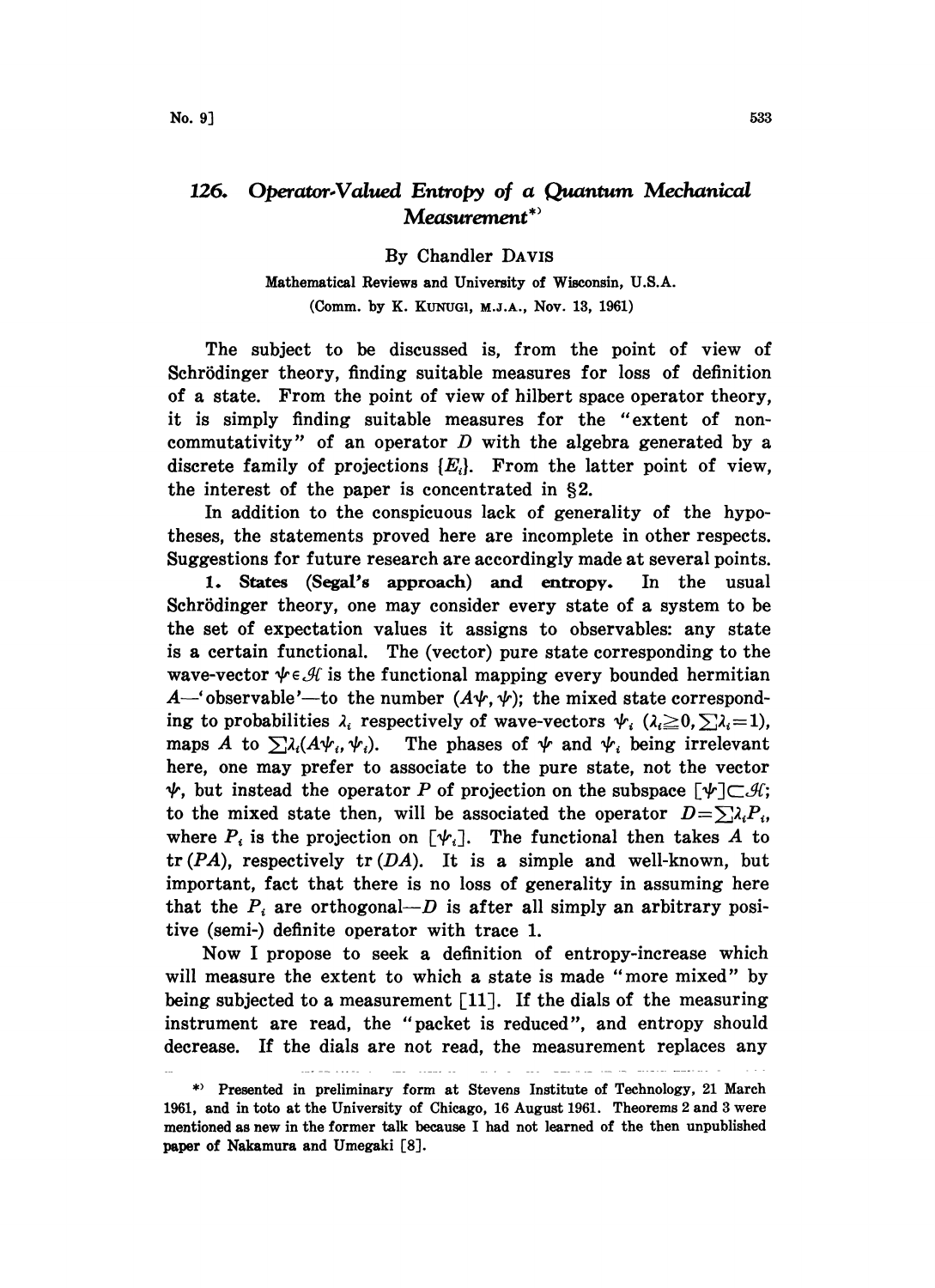pure state by a mixture of alternative pure states of unrelated phase, so some predictability from knowledge antedating the measurement is lost, and entropy should increase. The point of view taken here is that the quantity associated with a measurement, to preserve analogy to the entropy of a chance event, must refer to the second interpretation—the dials unread. Subsequent reading of the dials is analogous to determining the outcome of the event.

A measurement is characterized by a set of projections  $E_i$ ,  $\sum E_i$  $1.$  It replaces any  $\psi$  by  $\chi_j = E_j \psi / || E_j \psi ||$ , with probability  $|| E_j \psi ||^2$ . Let us consider, instead of the functional of evaluating every  $A$  in the state  $\psi$ , the following functional: one first subjects  $\psi$  to the measurement  ${E_i}$  and then evaluates the observable A. This functional maps A to the number  $\sum ||E_j \psi||^2 (A \chi_j, \chi_j) = \sum (A E_j \psi, E_j \psi)$  $=\text{tr}(A\sum E_jDE_j)$ . This means that, independent of A, the measurement has replaced D by  $\sum E_j DE_j$ : its effect is a 'pinching' [4] on the state operators. The first desideratum for a measure of entropy is, then, that  $H(\sum E_iDE_j) \geq H(D)$  always hold. Call this condition A.

But in addition it may happen that one decides to ignore available information by averaging over some variable. If  $D$  commutes with the corresponding observable, this corresponds to replacing a direct sum  $D_1 \oplus D_2 \oplus \cdots \oplus D_k$  (which is a direct summand of D) by the direct sum of k copies of  $k^{-1}(D_1+D_2+\cdots+D_k)$ , because D enters linearly in the expression  $tr(DA)$  for the value of the functional. This makes sense provided the  $k$  subspaces are isomorphic in a natural way: i.e., differ only in the eigenvalue of the variable being averaged over. But then it is natural to say that what one has done is to average (over all permutations) the operators that differ from  $D$ only in the permutation of these subspaces. And it is natural then to require of the entropy that it be if anything increased by the process:  $H(D)$  must be a concave function of D. Call this condition B.

Finally, if some sense can be given to the equation  $H(D_1 \otimes D_2)$  $=H(D_1)+H(D_2)$ , it should preferably also hold (condition C). Here  $D_1$  and  $D_2$  are states of different systems, and  $D_1 \otimes D_2$  is a state of the combined system such that no measurement involving variables of only one subsystem can give information about the other. The motivation for desiring this equation to hold is thereby plain.

2. Numerical.valued and operator.valued entropy. I.E. Segal [10] proposed the definition  $tr h(D)$  for the entropy; here and in the rest of the paper, h denotes the real continuous function on  $[0,1]$ defined by  $h(t)=-t \log t$  (t>0). (This may fail to be finite even though tr  $D=1$ , as simple examples show, but this is a relatively insignificant drawback.) Segal proved that this entropy possesses the property B of concavity  $\lceil 10 \rceil$ , Theorem 1 and a property gener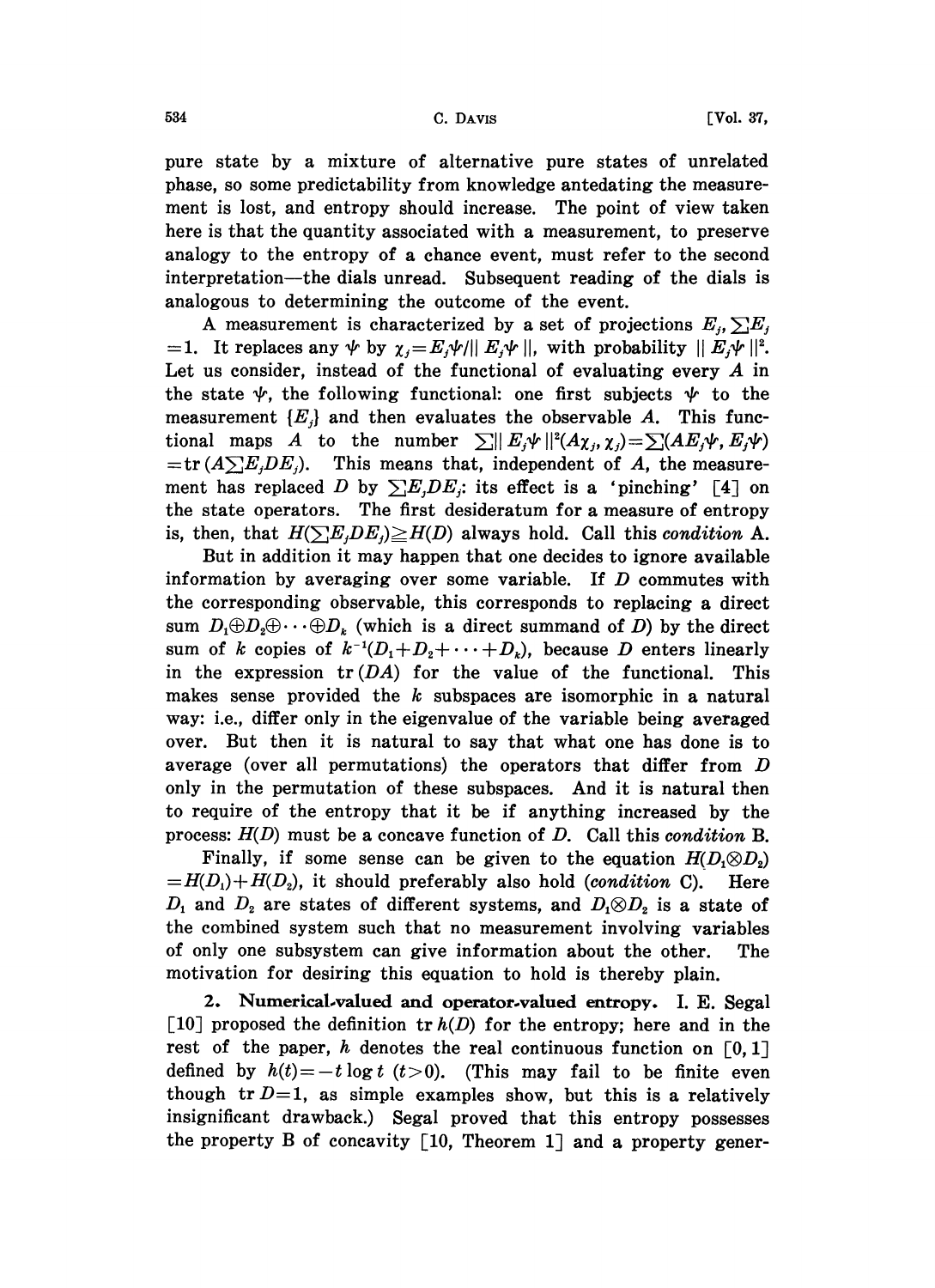alizing condition A  $\lceil 10$ , Theorem 2]. It also satisfies condition C, as one verifies immediately.

What can we say about the uniqueness of  $h$  in Segal's definition? That is, if entropy is measured by  $tr f$ , for real function  $f$ , how do the conditions of the previous section restrict  $f$ ? Segal points out that tr  $f$  is a concave function of operator argument if  $f$  is merely any concave real function on  $[0,1]$ . I will give a proof, since it is very simple, and neither Segal nor yon Neumann whom he cites [11] published any. Any two bounded hermitian operators possessing trace can be approximated uniformly by finite matrices, the ranges of which are contained in a common larger finite-dimensional subspace of  $\mathcal{A}$ , so it is enough to prove concavity for  $n \times n$ matrix arguments. Now tr  $f(A)$ , for such A, may be regarded as a real function of *n* real variables: tr  $f(A) = \sum f(a_n)$ , the *a*, being the eigenvalues of A. As such, it is evidently concave. But this is known [3J to imply that it is concave as a function of a matrix argument.

Condition A is known to follow from condition B, cf.  $[4, §6]$ , so will also be satisfied by functions from the wider class. This is all that is required for the following:

**THEOREM** 1. If f is any concave real function, then  $\text{tr } f$  satisfies conditions  $A$  and  $B$  of  $\S1$ .

Presumably, to impose the further condition C would essentially characterize the function  $h$ . I do not know of any proof of this. Compare  $[6]$ ,  $[7]$ .

Nakamura and Umegaki [8] have pointed out that the first two properties of the entropy proved by Segal are consequences of the two theorems which follow.

**THEOREM 2.** h is an operator-concave function on  $(0, \infty)$ .

That is, for any self-adjoint A, B which spectrum  $\Box(0, \infty)$ , and real  $\lambda \in (0, 1)$ ,

$$
(1) \qquad h((1-\lambda)A+\lambda B) \geq (1-\lambda)h(A)+\lambda h(B).
$$

This is easy using the criterion of Bendat and Sherman  $[1, Thm]$ . 3.2J, which may also be found, in a somewhat novel presentation, in a forthcoming paper  $[5]$ : A function f is operator-convex in an interval if and only if its first divided difference  $($  = difference quotient) is operator-monotone there with respect to either variable separately. So for  $s, t \in (0, \infty)$  one must show that  $-h^{[1]}(s, t)$  $=\frac{s \log s-t \log t}{i}$  is operator-monotone as a function of t. But this  $s - t$ 

follows from Loewner's criterion [1], for it can clearly be extended analytically from its interval of definition to the entire upper half plane, and then maps the latter into itself.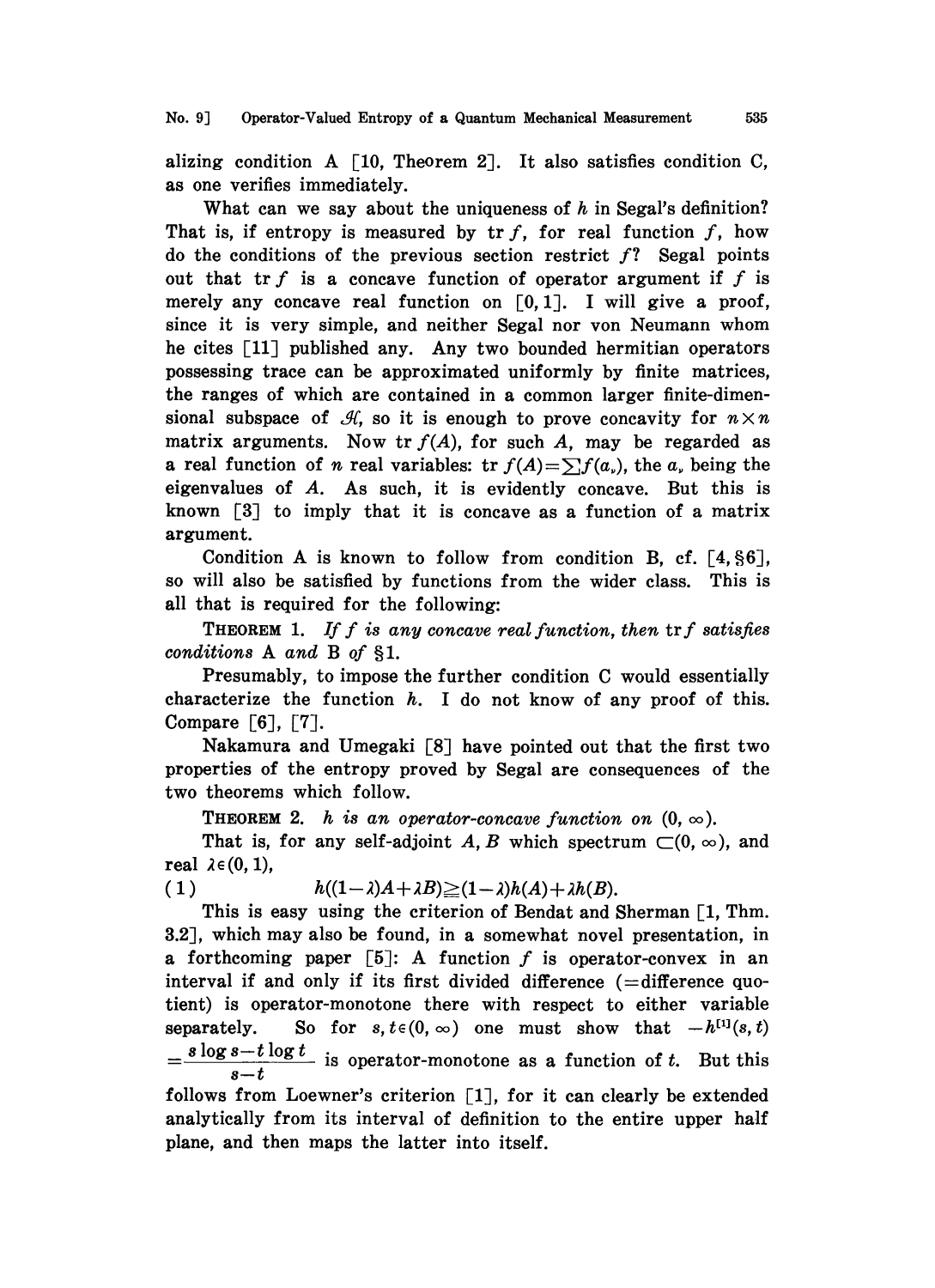To be sure, the operators  $D$  which are in question always have 0 in their spectrum. However, this difficulty is easy to circumvent also, for example by replacing A by  $A+\varepsilon \geq \varepsilon >0$  in (1), and B similarly; when  $\varepsilon \rightarrow 0$ , each term converges uniformly to its counterpart in  $(1)$ , so the inequality is preserved.

<sup>I</sup> suggest that it would be of interest to find a direct elementary proof of Theorem 2, not using the general Loewner theory; cf.  $\lceil 5 \rceil$ , 8].

THEOREM 3.  $-h$  satisfies the Sherman condition.

The Sherman condition  $[2]$  for a real function f may be equivalently phrased this way: for any pinching  $\{E_i\}$ , and any D as before,  $f(\sum E_iDE_i) \leq \sum E_i f(D)E_i$ ; see [9], [5]. It is known [2] to be equivalent to operator-convexity.

Since, by Theorem 1,  $\operatorname{tr} f$  satisfies conditions A and B for much more general f than the particular function  $f=h$ , Segal's theorems seem a rather small reward to extract from these two theorems about  $h$ . I propose to broaden the viewpoint a little, eliminating the role of the trace, in a way that seems consistent with  $\S$ 1; see also comment  $(4)$  of  $\lceil 10 \rceil$ .

We know from Theorem 3 that  $h(\sum_{i}E_{i}DE_{i})\geq \sum_{i}E_{i}h(D)E_{i}$  holds identically. Accordingly, if we adopt the operator

 $H=H(\lbrace E_i \rbrace, D)=h(\sum E_iDE_i)-\sum E_ih(D)E_i$ 

as the measure of the entropy of the measurement  $\{E_i\}$  with respect to the state D, we have the general property that  $H([E_i], D) \geq 0$ .

H is <sup>a</sup> "measure of loss of definition" as referred to in the introduction and  $\S1$ , and is the "operator-valued entropy" of the title.

This has used, of course, only the operator-concavity of  $h$ . Indeed the following stronger statement holds:

THEOREM 4. Let f be any function operator-concave on  $(0, \infty)$ , but not linear. Let  $F=f(\sum E_iDE_i)-\sum E_i f(D)E_i$  (D, E<sub>i</sub> as before).<br>Then  $F\geq 0$ , and the nullspace  $\mathcal{I}$  of F is the maximal subspace of  $\mathcal{H}$  on which the restrictions of D and the  $E_i$  commute.

The part still awaiting proof is the last assertion. Any subspace invariant under  $D, E_i$ , on which the restrictions of D and the  $E_i$ commute, has the same property with  $D$  replaced by  $f(D)$ ; so  $F$  $f(D)-f(D)=0$ ; this for general f.

In the other direction, prove first for the case  $f(t)=-t^2$ . Let E be one of the  $E_i$  such that  $ED-DE+0$  and  $FE=0$ , if possible. By definition,  $FE = ED(1-E)DE = A*A$ , with  $A=(1-E)DE$ . Supposing x such that  $(ED-DE)x+0$ , there is no loss in supposing  $x=Ex$ , when this becomes  $0+(EDE-DE)x=-Ax$ , hence  $0+A^*Ax$  $=FEx$ , a contradiction.

A similar elementary argument proves the result for the special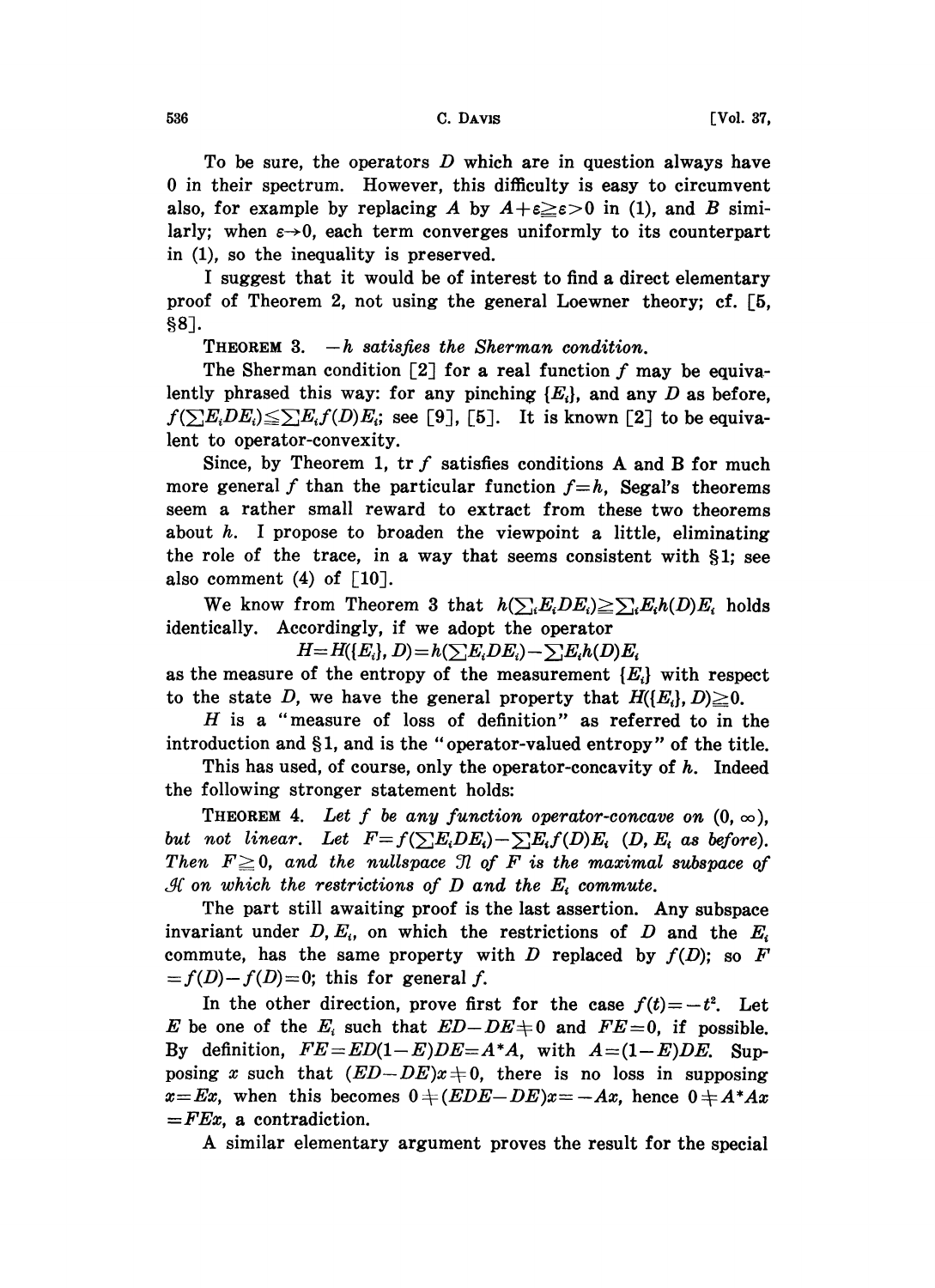case  $f(t)=-t^{-1}$ ; changing the independent variable as required, the result is proved for  $f(t)=(\tau-t)^{-1}$ ,  $\tau<0$ . For linear f, of course,  $F=0$ .

Any operator-concave function  $f$  can be expressed [1] as a sum of positive multiples of the types so far considered (with a Stieltjes integral with respect to  $\tau$ ). This leads to a corresponding expression of  $(Fx, x)$  ( $x \in \mathcal{H}$ ) as a sum of terms each of which is  $\geq 0$ , all of which therefore must be 0 for  $x \in \mathcal{I}$ . But if any of these constituents is non-linear, this implies  $(ED-DE)x=0$ .

This theorem shows that any of these  $F$  is a good "measure of the extent to which  $D$  fails to commute with the  $E_i$ ". For a numerical measure, any  $\sigma \circ F$ , with  $\sigma$  a positive linear functional on the hermitian operators, is suitable. Finally, by Theorem 1, the choice of the trace for  $\sigma$  allows wider choice of  $f$ , which then need be merely concave in the usual sense.

(I remark that I. Schur used, as a measure of the failure of a matrix  $C=(c_{ij})$  to be diagonal, the quotient det  $C/H_i c_{ii}$ , which is 1 if and only if  $C$  is diagonal, otherwise smaller. The negative of the logarithm of this may be written as tr log  $(\sum E_i C E_i)$  - tr log C, so fits into the class described in Theorem 1, namely by choosing  $f(t) = \log t$ ; but the logarithm function, though concave on  $(0, \infty)$ , is not operatorconcave on any interval, so it would not be possible to use  $\sigma(\log(\sum E_iCE_i)) - \sigma \sum E_i(\log C)E_i$  in the same way for general  $\sigma$ .)

Again, it would be of interest to characterize  $h$  among operatorconcave f by making further natural requirements on  $\sigma \circ f$  beside positivity of  $\sigma \circ F$ . I do not know of any such characterization.

## References

- [1] J. Bendat and S. Sherman: Monotone and convex operator functions, Trans. Amer. Math. Soc., 79, 58-71 (1955).
- [2] C. Davis: A Schwarz inequality for convex operator functions, Proc. Amer. Math. See., 8, 42-44 (1957).
- [3] -- : All convex invariant functions of hermitian matrices, Arch. Math., 8, 276-278 (1957).
- [4] -- Various averaging operations onto subalgebras, Illinois J. Math., 3, 538-553 (1959).
- [5] : Notions generalizing convexity for functions defined on spaces of matrices, American Mathematical Society, Proceedings of Symposia in Pure Mathematics, Providence, vol. 5: Convexity, (1962).
- [6] A. Ya. Hinčin: The concept of entropy in the theory of probability, Uspehi Mat. Nauk (N.S.) (Russian) 8, no. 3(55), 3-20 (1953). Translation: American Mathematical Society Translations, Providence, series 2, vol. 12, 181-197 (1959).
- [7] A. Rényi: Dimension, entropy, and information, Transactions of the Second Prague Conference on Information Theory, Statistical Decision functions, Prague, Random Processes, 545-556 (1960).
- [ <sup>8</sup> ] M. Nakamura and H. Umegaki: A note on the entropy for operator algebras, Prec. Japan Acad. 37, 149-154 (1961).